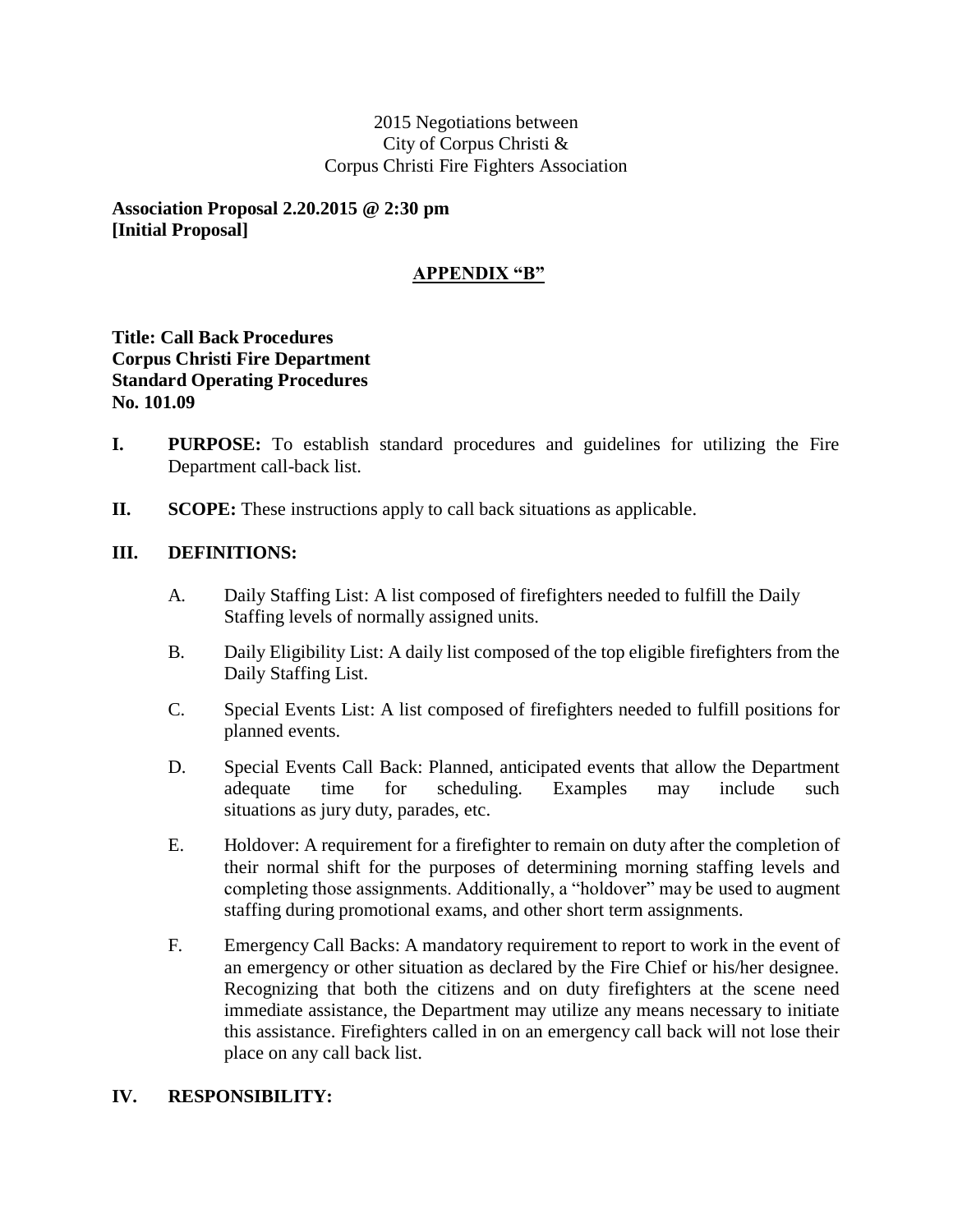- A. It shall be the responsibility of the Fire Chief or his/her designee to ensure that this policy is adhered to when initiating a Call Back.
- B. Fire Department personnel have the responsibility and duty to report to work when contacted and advised that an emergency exists or has been declared by the Fire Chief, or his representative.
- C. Failure of an employee to respond to a call back during an emergency without being excused by the Fire Chief, First Assistant Chief or the Shift Commander may result in disciplinary action being brought against said employee.

## **V. CALL BACK LISTS:**

A call back list will be created for "Special Events" and a separate list for "Daily Staffing". A firefighter's position on the Special Events List will not affect his/her position on the Daily Staffing List or vice versa. (Example: a firefighter is called back for a parade for three hours and consents to work. He/she remains in his/her position on the Daily Staffing List)

### **VI. GENERAL:**

- A. Each call back list shall include the name, rank, certifications (EMT, Paramedic, etc) and qualifications (assigned Rescue, HazMat, etc.) of all members of the shift. Firefighters who do not wish to be assigned to the Special Events List shall notify the Fire Chief in writing.
- B. Each callback list shall contain firefighters' permanent home telephone numbers. Pagers or cell phone are not permitted. The Department will not leave messages on answering machines, nor will the Department relay messages through a third party.
- C. Firefighters shall be called back in numerical order from the first position on a call back list to the last position on the list. After 8:00 a.m. vacancies will be filled by calling back a firefighter to complete the shift at the station in which the vacancy occurs. This will be accomplished by calling back the first firefighter on the list that is able to fill a position in the station in which the vacancy occurs, which will be a firefighter of equal or lower rank than the vacant position. Once a firefighter has been called back and works overtime, or declines a Special Events callback, his/her name shall be placed in the last numerical position on the applicable list.
- D. A firefighter reassigned to another shift shall be added to the call back list for that shift in the same numerical position held on the list before reassignment. In the event that more than one such firefighter is reassigned with the same numerical position on the applicable callback list, placement shall be by lot. A probationary firefighter will be placed in the last numerical position on the applicable callback list for his/her assigned shift, provided that placement order at the bottom of the list shall be by lot.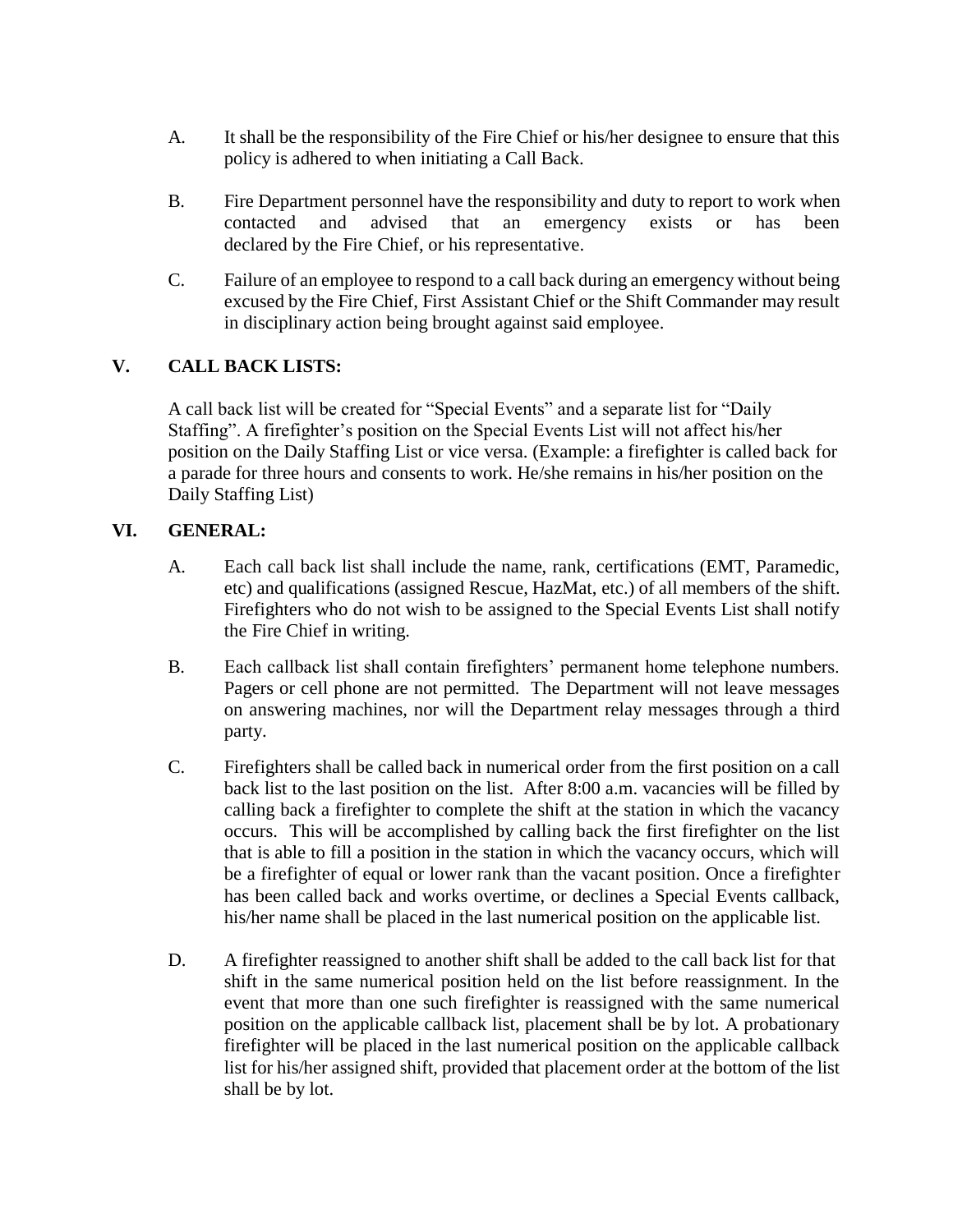- E. For call backs that require staffing by specific rank, certification, or qualification, only firefighters on the applicable callback list who possess the needed rank, certification, or qualifications shall be eligible for the callback.
- F. For EMS callbacks, Firefighter 1 Paramedics, and FFII EMT and EMT-P's assigned to EMS and are qualified as per Article VI, Section 1 of the Collective Bargaining Agreement shall be considered eligible. Firefighter I Paramedics who have served five years as a FFII EMS will not be called back for EMS staffing. Medic unit staffing shall include at least one paramedic.
- G. FFII EMS personnel routinely perform fire suppression duties (tailboard) in addition to EMS duties. For purposes of this policy, FFII EMS personnel shall be utilized in either position, however, FFII EMS personnel, when performing a call back, shall not be assigned to a FFII Engineer position.
- H. Personnel who are not immediately available to answer the telephone will be considered "unable to contact".
- I. Firefighters who on sick leave will not be eligible for overtime until reporting back to duty, or to other scheduled leave (vacation, Kelly, PL, etc.).

### **VII. DAILY STAFFING GUIDELINES:**

- A. This procedure will be used when the Fire Chief or his designee determines it is necessary to utilize the call back list to maintain the daily staffing needs of the Department. This list shall be a separate list from the Special Events list.
- B. To maintain daily staffing levels, this procedure will utilize personnel in their numerical order on the Daily Staffing List, and not rank for rank. The Fire Chief's designee will make every attempt to utilize the list in the numerical order, with the exception of situations where the firefighter would be required to perform in a lower rank except as noted in paragraph VI-G.
- C. It is the responsibility of each firefighter to be adequately prepared to immediately report to duty when called back for Daily Staffing. If the firefighter is unable to immediately report to duty (upon being properly relieved,) to the assigned station, the firefighter shall be considered to have refused and his/her name shall be placed at the bottom of the Daily Staffing List.
- D. Firefighters who are called in for an overtime assignment must report to, and complete the assignment in person. Firefighters who are on approved leave shall not be considered for Daily Staffing callback. Standby periods for up to four hours are acceptable, provided that the firefighter that accepts the callback assignment is available to report to the assigned Station immediately.
- E. Firefighters may not perform the duties of those in a lower rank except as noted in paragraph VI.-G., i.e., a Captain will not be called in to fill a FFI assignment, etc.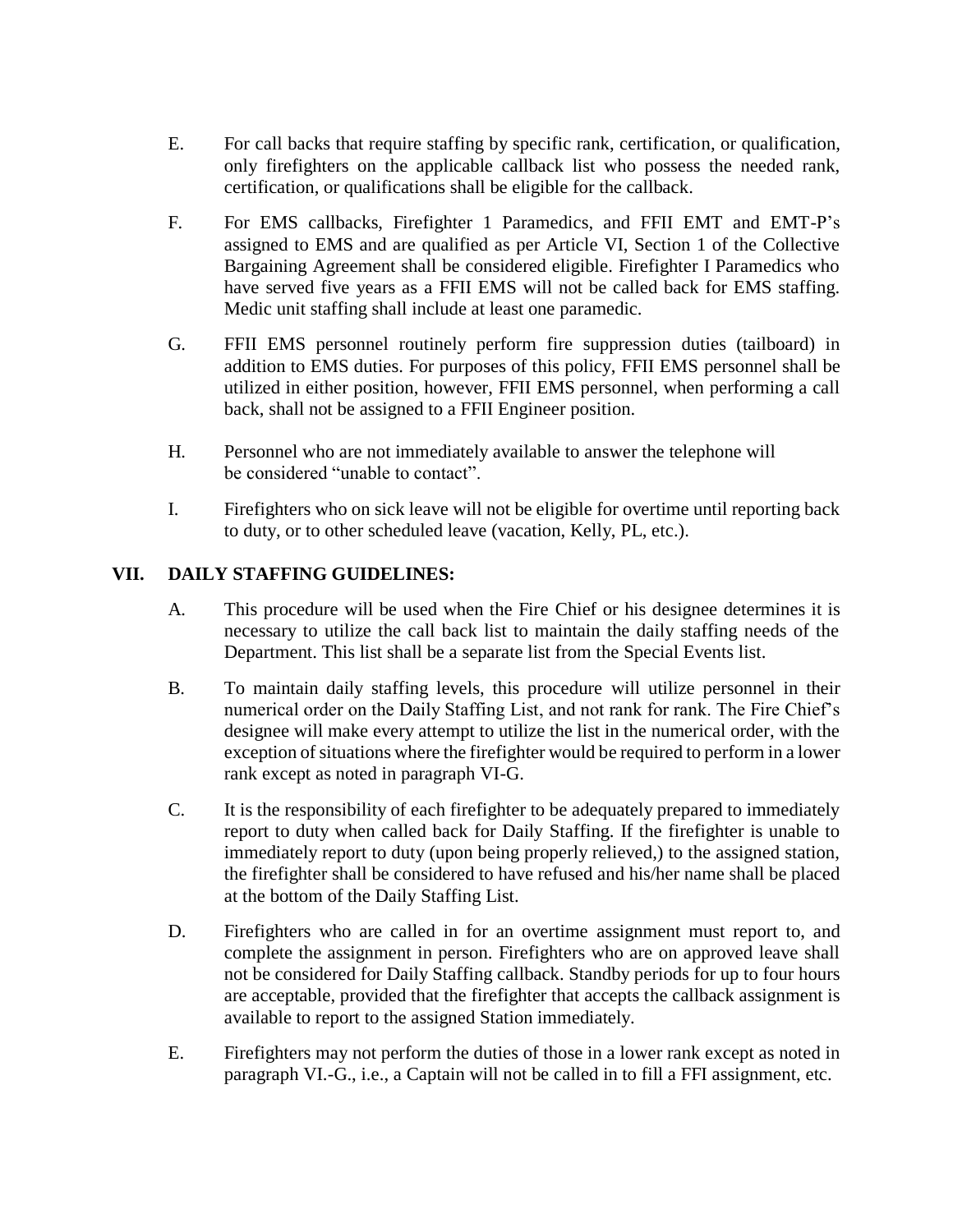- F. Firefighters who have been previously scheduled to "act" may be reassigned to accommodate a firefighter who is called back for daily staffing. Reassignment is at the discretion of the Fire Chief's designee.
- G. An EMS Supervisor vacancy shall be filled by using a Firefighter II EMS assigned to the shift and approved to act as EMS Supervisor.
- H. Firefighters shall not be assigned to a medic unit when called in for daily staffing call back if the firefighter has worked a twenty four hour shift on a medic unit immediately preceding the call back.

## **VIII. Daily Staffing Procedure:**

Firefighters shall have the right to refuse assignment for Daily Staffing without jeopardizing their position on the call back list except in situations as listed below.

- A. As per the Collective Bargaining agreement, firefighters should notify the Shift Commander on duty, immediately when the employee knows he/she will be absent on account of illness. If such determination is made by the employee past midnight, it is acceptable to report the illness between 6:30 a.m. and 7:00 a.m. In all cases, a report of illness should be made no later than 7:00 a.m.
- B. During each shift the Shift Commander shall make arrangements to fill anticipated, scheduled vacancies for the following shift by reassigning firefighters, and/or assigning firefighters to "act". This list will be left available for the off-going Shift Commander to utilize for call back.
- C. At morning roll call, the Station Captain shall furnish the Shift Commander with the names of firefighters under his/her command who are declining to work overtime the following shift. The Shift Commander shall publish a list of the top eligible firefighters available for callback for Daily Staffing prior to noon. The number of firefighters on the list will be dependent on the anticipated needs of the Department. The Shift Commander shall provide the names of ten firefighters above the number anticipated to be needed. For example, if the shift is anticipated to be three firefighters short, the Shift Commander shall publish a list of the top thirteen eligible firefighters. These firefighters shall remain on duty until 8:00 a.m. so as to be available for callback assignment.
- D. Once the Daily Eligibility List is posted and a change occurs in the firefighter's eligibility status, he/she must contact the Shift Commander as soon as possible; but no later than 10:00 p.m. A change in condition, or refusal that occurs between the hours of 10:00 p.m., and 8:00 a.m. will result in the firefighter's name being placed at the bottom of the Daily Staffing list (the firefighter will be placed at the bottom of the list if the number of needed callbacks meets or exceeds his/her number/position on the list. This cannot be determined until after sick calls have been taken).
- E. Top eligible firefighters who previously declared available for callback and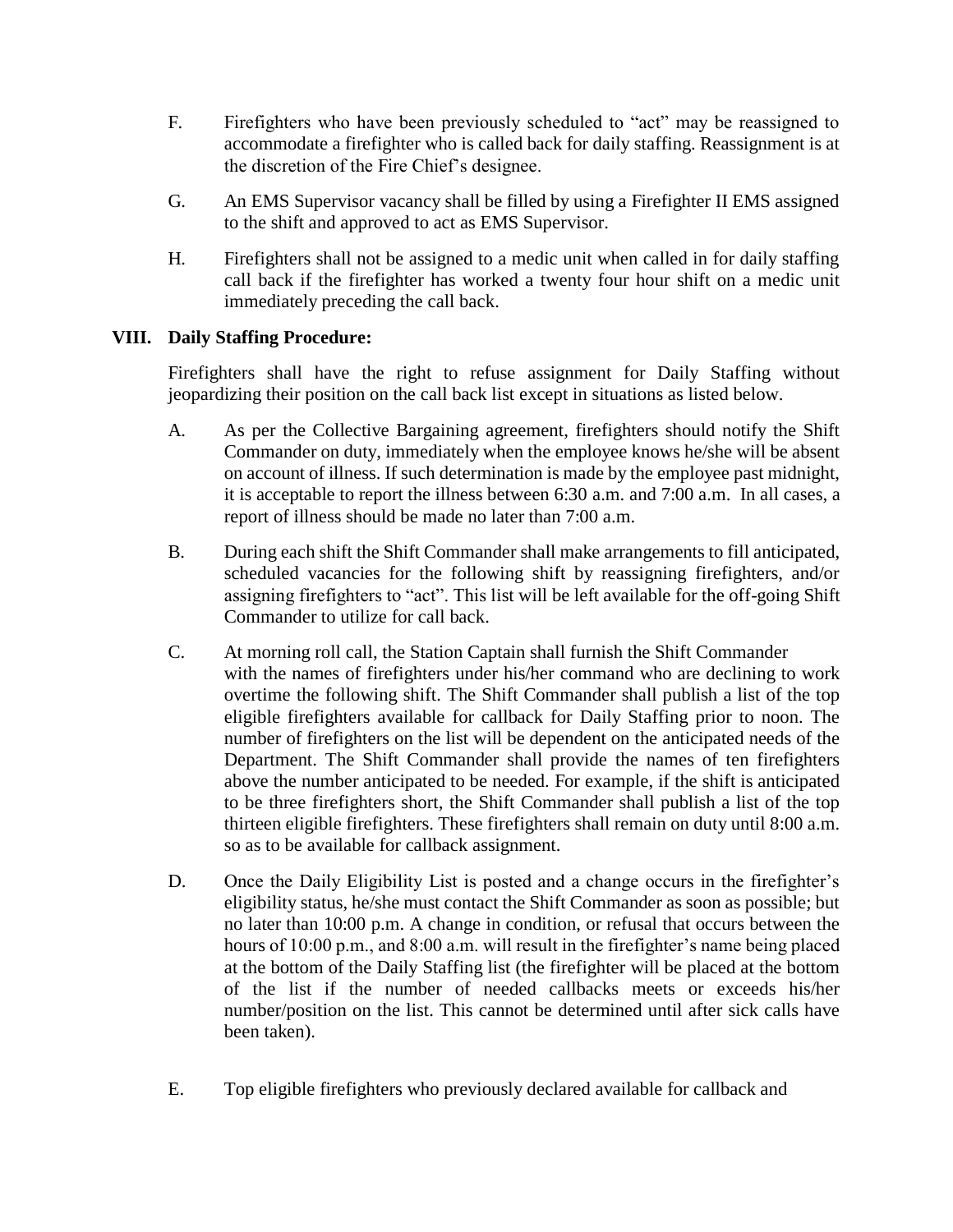have not remained available at their station when contacted by the Shift Commander will be placed at the bottom of the list. The morning announcement of "0800 morning roll call" will serve as the official time for purposes of being placed at the bottom of the Daily Staffing List. In the event "8:00 a.m. Roll Call" is not announced at the appropriate time, the Station Captain should contact the District Chief.

Firefighters on the Daily Eligibility List who have remained available at their station after 08:00 a.m. may be contacted for callback, if a staffing need arises. If contacted after 8:00 a.m., these personnel may reject the assignment without loss of position on the Daily Staffing list.

- F. Should a vacancy occur following the 8:00 a.m. roll call, the Shift Commander may attempt to contact those firefighters available at their stations for Call Back. If unsuccessful, the Special Events list should be used.
- G. The Shift Commander shall make every effort to notify personnel that they will be used on a callback as early as possible.
- H. The Special Events List shall be utilized to fill vacancies that occur after 8:00 a.m., (except as noted in VIII.F)
- I. Firefighters shall be called back in their numerical order on the call-back list and not rank for rank.

# **IX. SPECIAL EVENTS LIST:**

- A. Special events will include callbacks for events that allow the Department adequate time for scheduling. This will include jury duty, parades and other planned events. This list shall also be used for staffing regularly assigned apparatus after 8:00 am., (except as noted in VIII.F)
- B. Once a firefighter is called back for overtime on a scheduled event, or refused an offer for callback, his/her name will be placed at the bottom of the Special Events List. However, his/her name will remain unaffected on the Daily Staffing List.
- C. Firefighters will be called back for Special Events in a timely manner whenever possible. To accommodate the needs of the Department and the needs of the Firefighter, the call back will be scheduled as far in advance as practical. Additionally, there is no requirement to be on duty for a complete shift to be called back for a future Special Event.

### **X. DIRECTIONS FOR COMPLETING CALL BACK LISTS:**

- A. The person making the calls will enter the correct code; date (mm-dd-yy), time, and his/her own initials. Actual time contacted shall be noted.
- B. The Fire Chief's designee will ensure that the list is updated after each use and will provide an updated list to the First Assistant Chief and to the Union within 48 hours.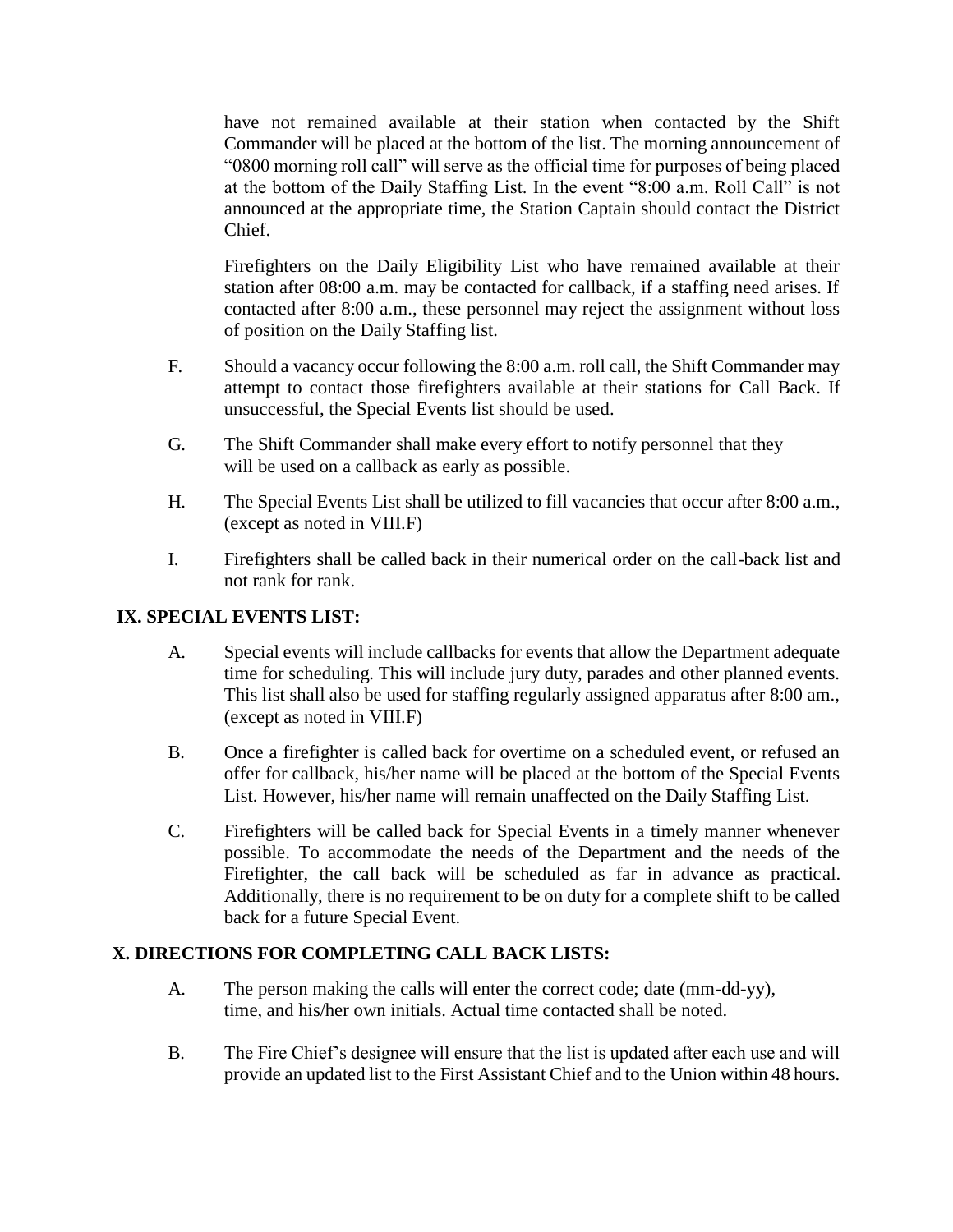C. The OFF-GOING SHIFT is the shift which shall be contacted first during a CALL BACK.

| D. | On duty shift | <b>Shift to Contact</b> |
|----|---------------|-------------------------|
|    |               |                         |
|    |               |                         |
|    |               |                         |

E. Each Special Event requiring a call back is a new incident and will require beginning at the **top of the list.** This will insure that firefighters who had previously been contacted/or attempted to be contacted, but remained in their position on the list are first called. Starting at the top, contact each firefighter who does not have a C.R. (refused), or a C.W. (worked) by their name.

In the event additional firefighters are needed during the shift for Daily Staffing, the Shift Commander shall not start over at the top of the Special Events list, but shall begin after the last contacted firefighter.

- F. During an emergency, personnel living outside the city limits may be excluded from a call back as per Article IV, Section 4 of the Collective Bargaining Contract.
- G. The following codes should be used when noting the status of a contact attempt:

| <b>CODE</b> | <b>EXPLANATION</b>      | <b>REMAIN IN POSITION ON LIST</b>         |
|-------------|-------------------------|-------------------------------------------|
| 1. C.R.     | Contacted—refused       | yes, Daily Staffing<br>no, Special Events |
| 2. C.W.     | Contacted, and worked   | no                                        |
| 3. C.L.     | Contacted, but on leave | yes                                       |
| 4. I.P.N.   | Incorrect phone #       | yes                                       |
| 5. U.C.     | Unable to contact       | yes                                       |
| 6. C.T.     | Contacted, but on Trade | yes                                       |
| 7. C.U.     | Contacted, unable       | yes                                       |